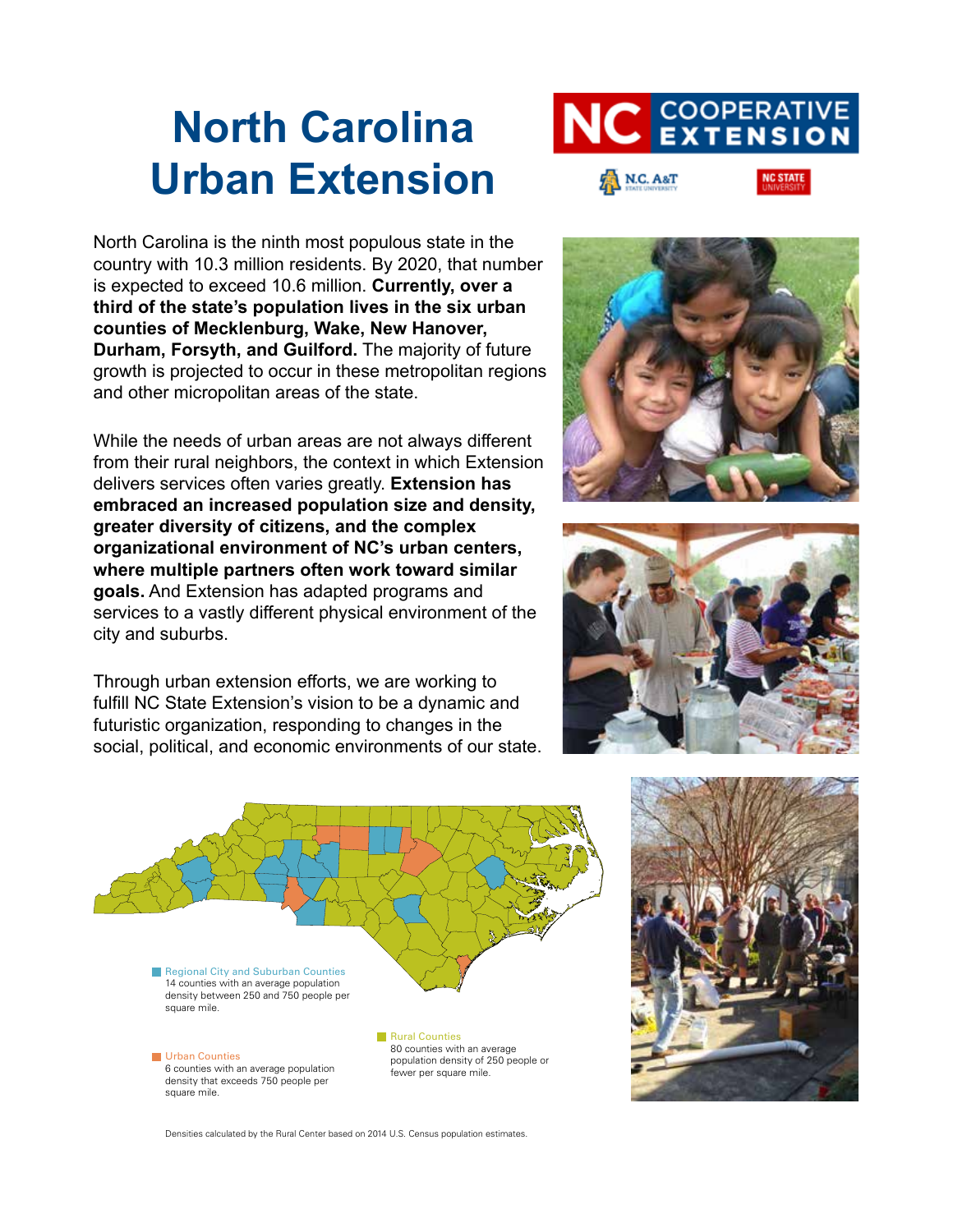# **2018 Highlights**

## **Enriching the youth in Durham County**

Kids Voting Durham provides young people in Durham County with an opportunity to vote on the same issues and candidates as adults on Election Day, offering them an authentic election experience at community polling sites and in their schools. In 2018, Durham County Cooperative Extension worked with volunteers and partners to implement a candidate forum and candidate guide (created by youth and answered by candidates) for the 2018 School Board Elections. Students received training as moderators and developed all forum questions themselves. Students who participated in these activities gained new skills and knowledge, with most having an opportunity to develop new leadership skills. **Kids Voting also created an authentic election experience in schools, giving nearly 3,000 students the opportunity to vote in the May election.** 



## **Improving health** in Mecklenburg & New Hanover

Extension Master Food Volunteers (EMFV) work closely with county agents to deliver nutrition education and cooking programs, such as Steps to Health, Faithful Families, Cook Smart Eat Smart, and Med Instead of Meds.Volunteers also assist with community-based programs and outreach, including food



**COOPERATIVE** 

preservation classes, lunch n' learn workshops, cooking demonstrations, kids cooking camps, and community health fairs. **In 2018, ## EMFVs provided ## hours of educational outreach to Mecklenburg, New Hanover and Brunswick Counties at a value of \$\$\$\$.** 

# **Protecting the environment** in Guilford County

Stormwater runoff is one of the leading causes of water pollution in the state. As land is developed, impervious surfaces such as roads, parking lots, and homes replace the natural—and permeable—landscape. Instead of soaking into vegetated ground, rainfall instead becomes stormwater runoff that carries debris, chemicals, and other pollutants into streams and waterways. **Guilford County Cooperative Extension is working to protect local water resources by educating the public on strategies to reduce stormwater runoff.** In 2018, Guilford County Extension partnered with the City of High Point, the City of Greensboro, Guilford County, and Guilford County Soil and Water Conservation District to host the first annual Creek Week. As a part of the weeklong event, two free rain barrel workshops were hosted in High Point and Greensboro, drawing nearly 40 residents. All participants gained knowledge about water conservation and planned to use the new rain barrel they constructed to save money and conserve water.

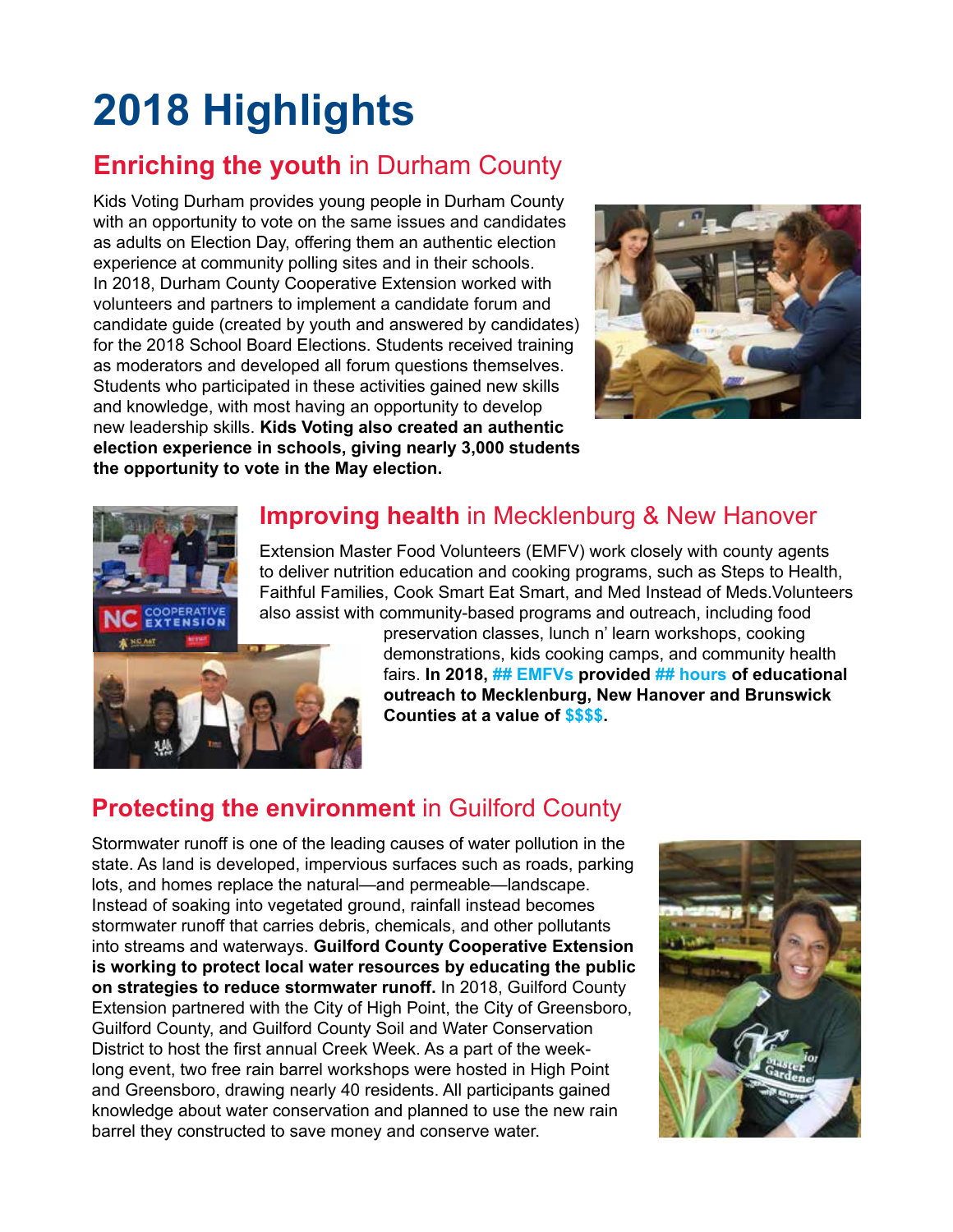## **Feeding the future**  in Forsyth County

Community gardens can enhance healthy food access, environmental quality, education, and social well-being in urban areas. **Cooperative Extension works with over 100 community gardens in Forsyth County.** In 2018, Extension staff provided training in English and Spanish for 22 new garden mentors. Training topics included garden organizing,



starting and maintaining a community garden, and sustainable horticulture. Extension also supported 68 active mentors through bimonthly meetings, horticultural workshops, technical assistance, and a 'buddy program' pairing mentors for mutual learning. As a result, community garden groups implemented best practices in horticulture, organizing, and diversity and inclusion.

## **Strengthening communities**  in Wake County

Over 40,000 children in Wake County are food insecure. Despite this fact, the Summer Food Service Program (SFSP) has continuously seen a decrease in the number of youth participating in summer food sites. In 2018, Wake County Cooperative Extension worked with Human Services to initiate an AmeriCorps VISTA program to help increase participation in SFSP through marketing and supporting on-site activities for youth. A total of 18 full- and part-time VISTAs were recruited to support program enhancements across the county. **As a result of these efforts, Wake County served** 



**251,072 meals at 147 sites and increased Wake County's statewide ranking from #38 to #34 in percent need met.**

# **2018 Urban Impacts**

# **31,040 individuals**

used extension-recommended best management practices in landscapes, turf, and gardens

# **19,828 youth**

increased their knowledge in STEM (Science, Engineering, Technology, Math)

# **3,076 adults**

including producers, food business owners, etc., improved their knowledge of local food and agriculture

## **93% of EFNEP participants**

(Expanded Food & Nutrition Education Program) showed improvement in two or more areas of their diet

860 Extension Master Gardener Volunteers provided 58,789 hours of educational outreach at a value of

**\$1.4 million**

*Data from NC's six urban counties*